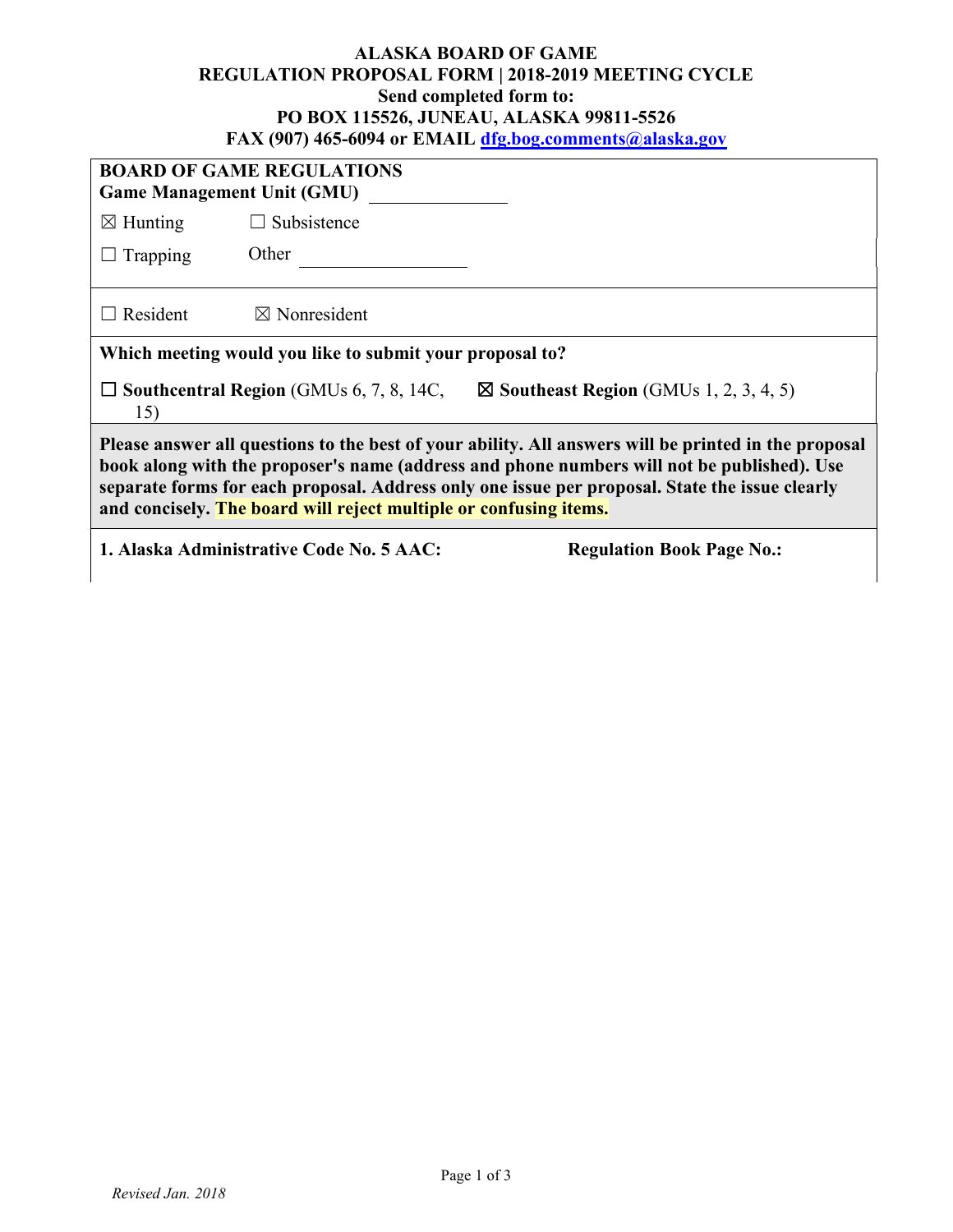## **2. What is the issue you would like the board to address and why?**

## **Must-be-guided requirement for nonresidents hunting black bear**

Alaska's must-be-guided law (AS 16.05.407) was enacted based on the rationale that nonresident U.S. citizen hunters needed assistance in judging legality of animals, protections when hunting certain dangerous game such as brown/grizzly bear, or when hunting in dangerous terrain for Dall sheep or mountain goat.

The legislature never intended for the Board of Game to create new must-be-guided species beyond Brown Bear, Dall sheep, and mountain goat without legislative approval.

But the Board of Game has done just that with black bear in Region I, using "conservation" concerns for black bears to create a new must-be-guided species for nonresidents.

As long as a nonresident hires a licensed guide to hunt black bear in Region I, he or she is granted unlimited opportunity under this new system. But if a nonresident is hunting without a guide, he or she must first draw a permit from a limited allocation.

Instead of equally limiting all nonresident black bear hunters because of conservation concerns, the Board of Game essentially granted yet another state-sponsored subsidy to guides. This is akin to saying there are too many cars on SE Alaska roads, but instead of fairly limiting all cars, Toyota's are guaranteed access at all times whereas all other car brands are limited in when they could be on the road. Such a scheme surely helps Toyota dealers, but this is not how the free market system is supposed to work.

There was never an allowance either to allow nonresidents hunting with a resident relative within 2<sup>nd</sup> degree of kindred to hunt without being required to apply for a draw permit, further going against the intent of the must-be-guided law that allows a resident Alaskan to act as a (unpaid) guide. Alaskans who wanted to hunt black bear with their nonresident relative were denied that opportunity unless the nonresident relative first drew a draw permit.

When there are conservation concerns for any species that center around nonresident harvests, the solution should always be to limit nonresident harvest across the board, equally. The Board of Game should not use the must-be-guided statute as a game management tool, nor be in the business of giving a preference to, or limiting opportunity for, specific nonresident hunters who hunt on their own, with a registered guide, or with a resident relative within 2<sup>nd</sup> degree of kindred.

**3. What solution do you recommend? In other words, if the board adopted your solution, what would the new regulation say? (Please provide draft regulatory language, if possible.)**

**Rescind the must-be-guided requirement for black bear for nonresident U.S. citizens in Region I**

| <b>Submitted By:</b> | Resident Hunters of Alaska |                    |                 |  |
|----------------------|----------------------------|--------------------|-----------------|--|
|                      | <b>Individual or Group</b> |                    |                 |  |
| PO Box 60095         |                            | Fairbanks, AK      | 99706           |  |
| <b>Address</b>       |                            | <b>City, State</b> | <b>ZIP Code</b> |  |